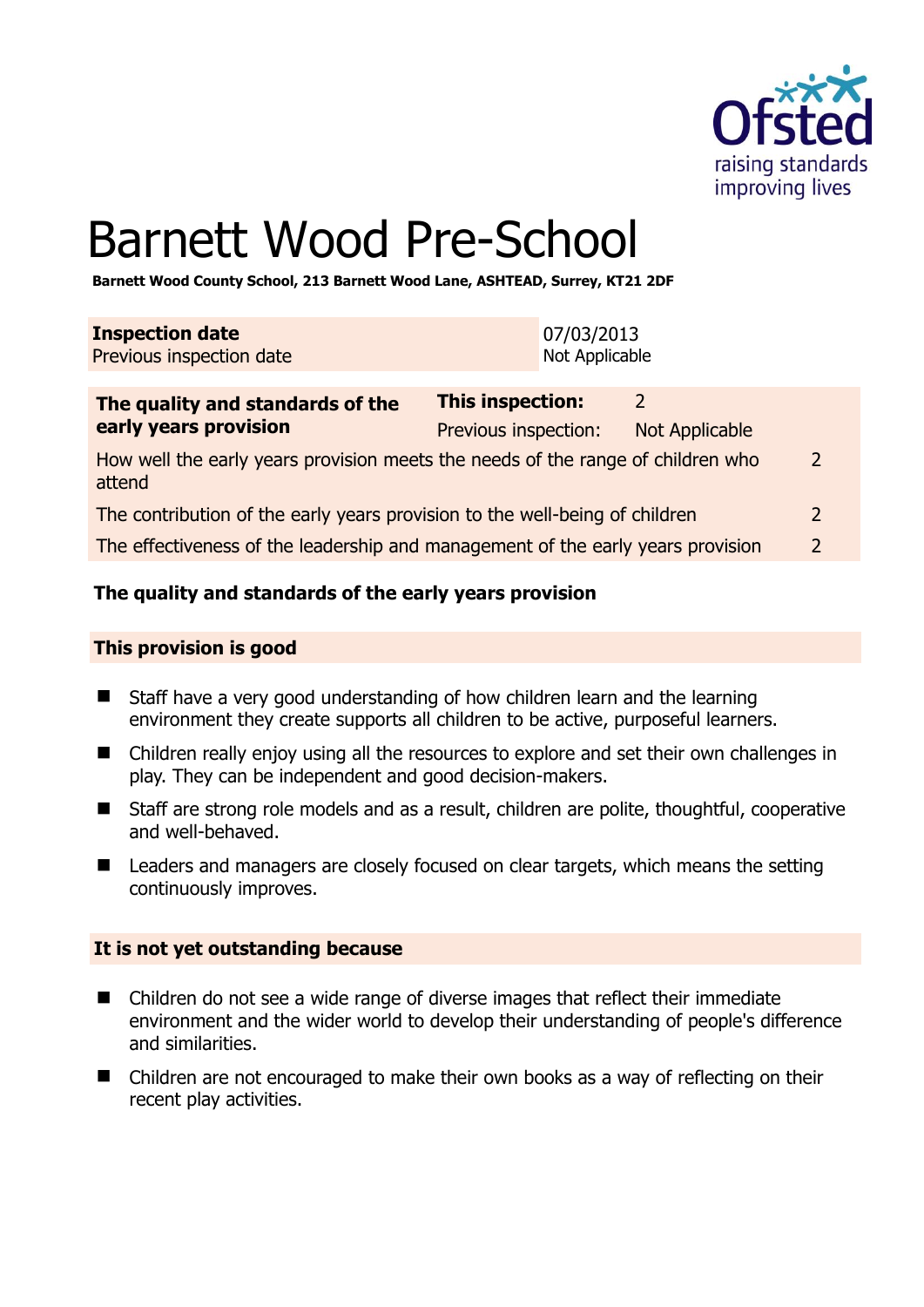# **Information about this inspection**

Inspections of registered early years provision are:

- scheduled at least once in every inspection cycle the current cycle ends on 31 July 2016
- scheduled more frequently where Ofsted identifies a need to do so, for example where provision was previously judged inadequate
- **•** brought forward in the inspection cycle where Ofsted has received information that suggests the provision may not be meeting the legal requirements of the Early Years Foundation Stage or where assessment of the provision identifies a need for early inspection
- **•** prioritised where we have received information that the provision is not meeting the requirements of the Early Years Foundation Stage and which suggests children may not be safe
- scheduled at the completion of an investigation into failure to comply with the requirements of the Early Years Foundation Stage.

# **Inspection activities**

- The inspector observed activities in the play rooms and the outside learning environment.
- The inspector took account of the views of parents and carers spoken to on the day.
- The inspector checked evidence of suitability and the provider's self-evaluation form.
- $\blacksquare$  The inspector held meetings with the manager, deputy and a member of the board.

**Inspector**  Susan McCourt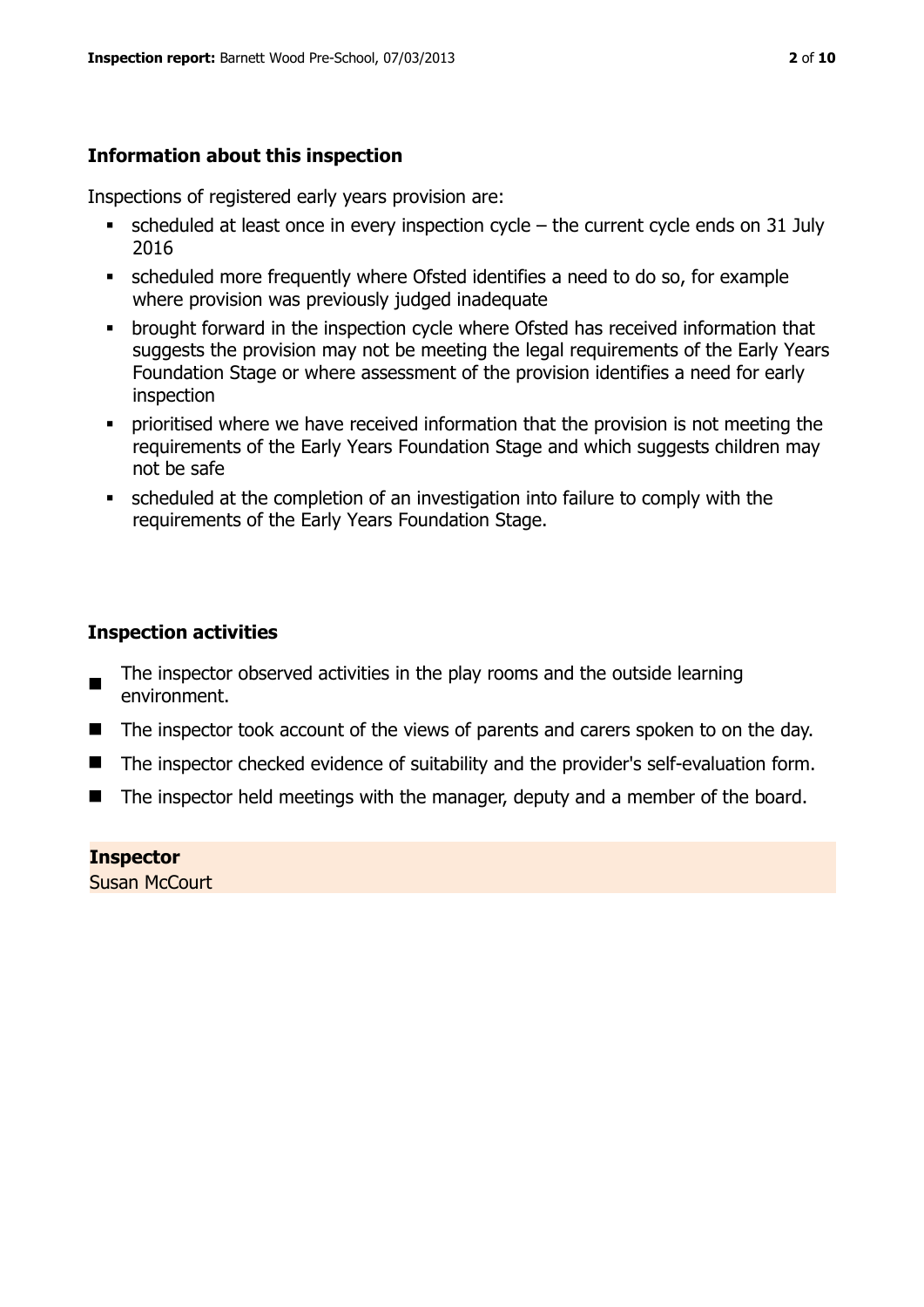#### **Full Report**

#### **Information about the setting**

Barnett Wood Pre-School registered in 1993 and re-registered in 2012 as a limited company with charitable status. There is a management committee with directors who are responsible for the provision. It operates from a newly built, single storey building in the grounds of Barnett Wood Infant School, in the village of Ashtead, Surrey. It has use of two large classrooms with central cloakroom facilities, a kitchen and an office. An enclosed playground and additional covered deck provide an outdoor play space. The pre-school is registered on the Early Years Register and opens Monday to Friday, during term time only. They currently operate Monday, Wednesday and Friday from 9am to 12 noon and Tuesday and Thursday from 9am to 11.45am. Afternoon sessions operate on a Monday from 12.30pm to 3.15pm and Tuesday and Thursday from 12.15pm to 3.15pm. The pre-school receives nursery education funding for children aged two, three and four. Children attend for a variety of sessions. Generally the longer afternoon sessions are for the older fouryear-olds. There are 83 children on roll, all of whom are in the early years age range. The setting supports children with special educational needs and/or disabilities and with English as an additional language. There are 12 members of staff employed to work with the children, all except two hold appropriate early years qualifications. Two staff are qualified teachers.

# **What the setting needs to do to improve further**

#### **To further improve the quality of the early years provision the provider should:**

- $\blacksquare$  help children to learn positive attitudes by developing further the resources which reflect positive images of diversity to enhance children's understanding of the world
- encourage children to make their own books. Use these for sharing stories with others and so that children have the tools to reflect on recent learning and experiences.

#### **Inspection judgements**

#### **How well the early years provision meets the needs of the range of children who attend**

Staff have a very good knowledge and understanding of the Early Years Foundation Stage. They provide a very effective curriculum with a wide range of activities in every area of learning. Children are busy, active learners who enjoy exploring and investigating the interesting learning environment. Children have lots of opportunities to play with what interests them and set their own challenges. For example, when playing with foam bricks,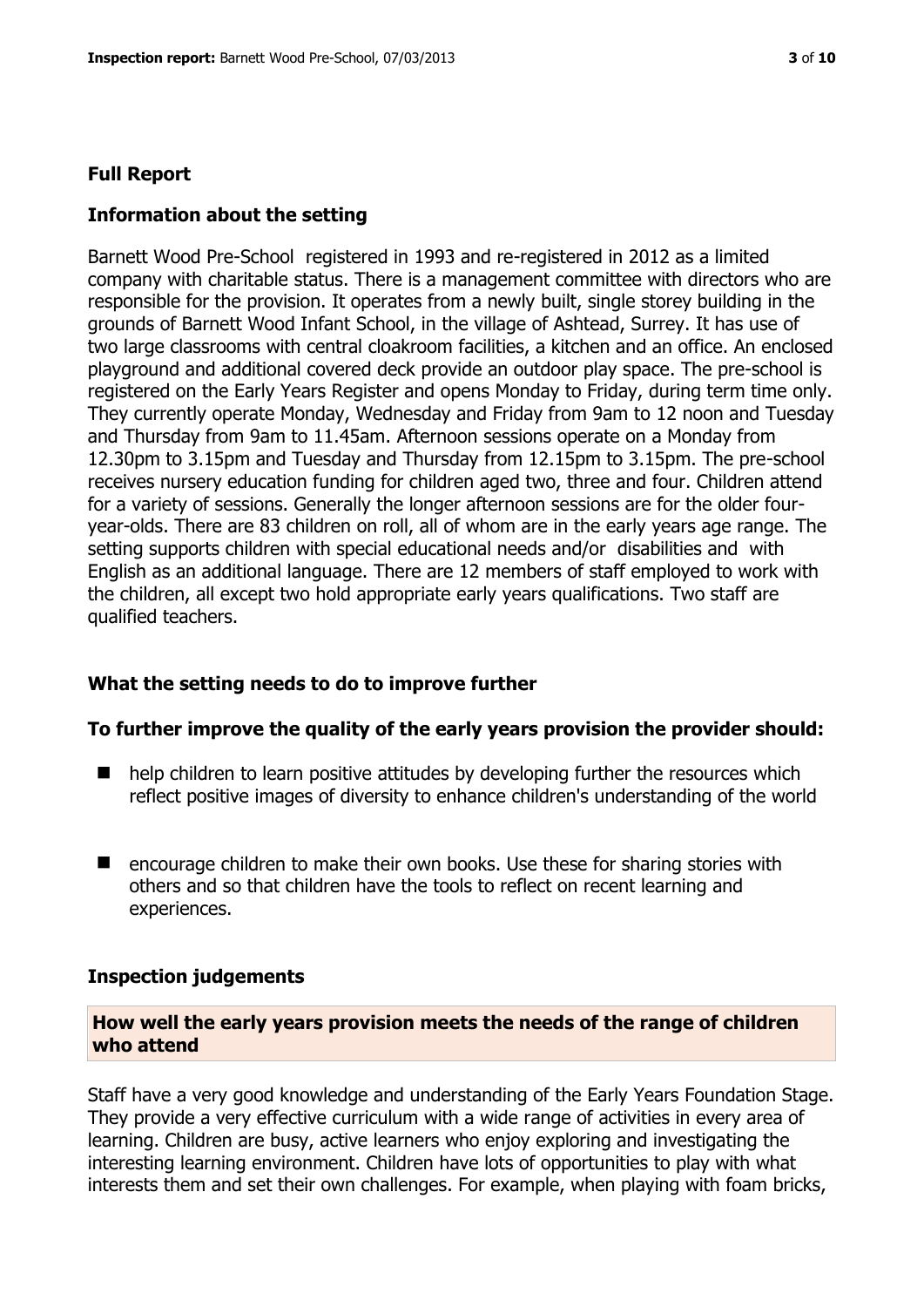some children want to build the tallest wall they can while others choose to build a den. The children think about their play and solve problems as they go. This means that they clearly demonstrate the characteristics of effective learners.

Staff are skilled communicators and provide a language rich environment. They talk with children continually and build on their vocabulary with lots of new words to describe what they are doing. For children with difficulties in communicating, staff have picture cards and use sign language. This means that all children build strong communication skills. Staff provide activities linked to favourite stories so that children can play a role and repeat familiar narratives, such as 'blowing the house down'. Books are on display in various parts of the room so that children can settle in cosy places to read or refer to factual books. For example, there is a wide variety of reference books in the 'understanding the world' play zone. However, there are no opportunities for children to make their own books, using photographs or pictures, to reflect on past experiences. Staff provide markmaking materials in various activities both indoors and out. This means that children who have active learning styles still have opportunities to develop their early writing skills. Staff are good at helping children investigate and find things out for themselves. For example, children play a floating and sinking game and staff encourage them to take it further. As a result, children go looking for things that they estimate will sink and add their own dimension to the activity.

Staff are very effective in tracking and supporting children's progress. They work closely with parents to establish children's starting points and devise personalised planning to help children attain their next steps. In this way, children make good progress and, in some cases, exceed the expected levels of development for their age. Parents contribute to the children's learning journeys and are well informed of children's achievements in preschool. Parents share the achievements children have made at home and the staff value this information highly. This mutually supportive partnership gives children a consistent foundation in their learning and development. Overall, children are well prepared for their transition to school.

#### **The contribution of the early years provision to the well-being of children**

Children are very well settled and secure. Staff provide attentive care and the child's key person builds a strong relationship with the family to ensure children are happy in preschool. For example, children arrive at different ends of the building so that their first minutes of the session are spent in a smaller space with children of their own age. Once settled, the dividing wall is opened so that children can move freely around the space. Children have a great sense of ownership and belonging. They know the routine and quickly stop what they are doing when staff ring a bell. Children know that this means an interesting announcement about the outdoor area being open, or it being tidy up time. Children enjoy taking responsibility and help to tidy things away and get their own plates and cups at snack time. They are polite and friendly, inviting their friends to play with them and chatting about what they want to do. Children show mature skills in cooperating and turn-taking and their behaviour is very good.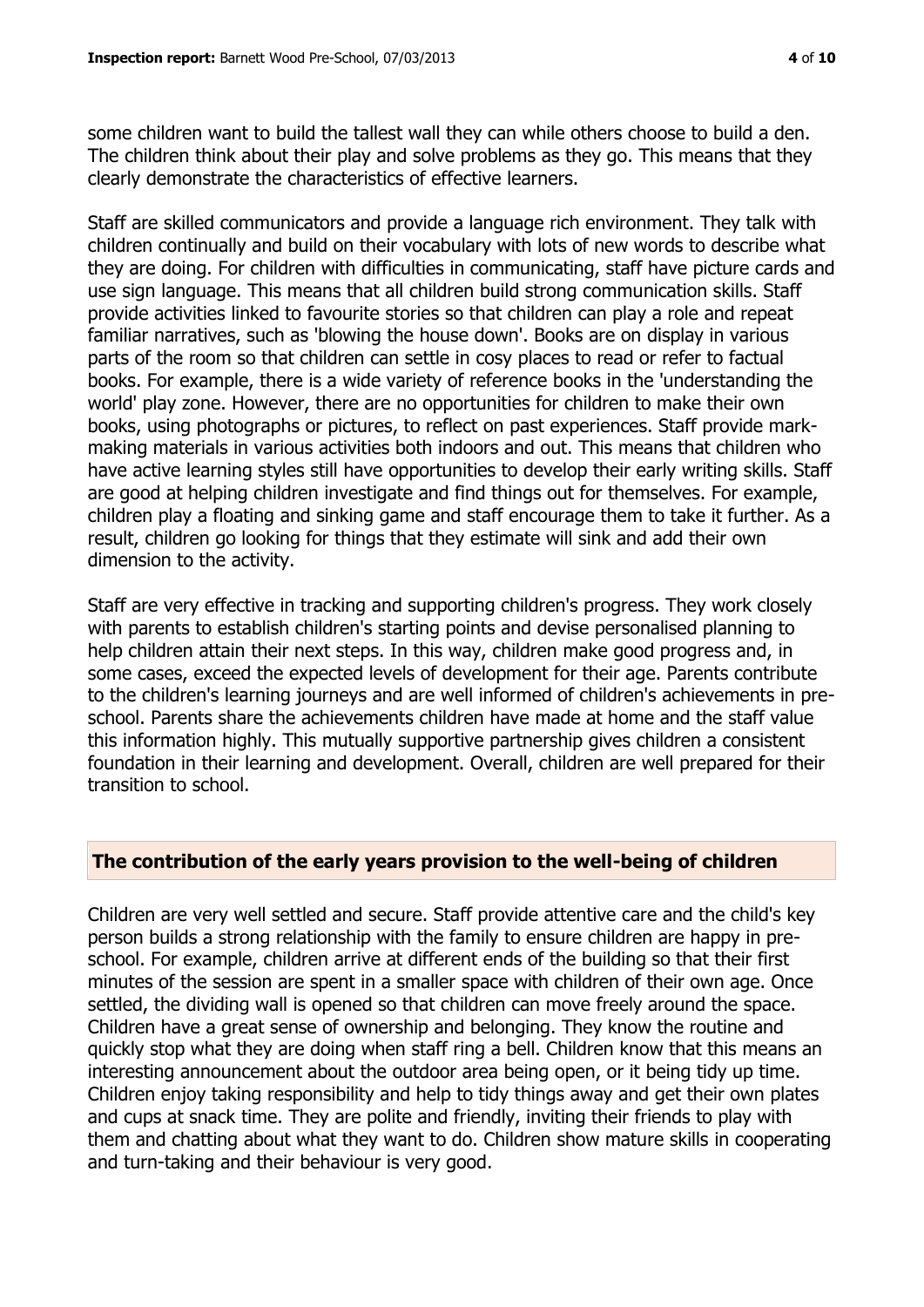Children manage their personal care very well. Staff give them tailored support so that they can manage their coats and shoes as independently as possible. Similarly, the bathroom has simple equipment so that children can use the soap and dryers to wash their hands without requiring supervision. Children enjoy playing in the fresh air every day. They enjoy a healthy lifestyle in the pre-school because the food served is balanced and nutritious. They enjoy physical activities such as using the ride-on toys and constructing ramps for their toy cars. Children respond well to advice on keeping themselves safe but also enjoy taking some managed risks. For example, children walk when indoors and run outside, but they also experiment by sharing a scooter with a friend to see how that works.

Staff provide a learning environment which is very supportive to children's self-help skills. They can independently reach all the equipment available and move things around as they choose. For example, children take torches, tape measures and binoculars around the setting to explore every corner. Children have some good opportunities to learn about aspects of the wider world through the resources on offer. For example, children take part in different festivals such as Chinese New Year. However, the learning environment does not fully reflect the families who attend, or show sufficient images of a diverse range of people to encourage the children's understanding of others. Staff extend children's ideas very skilfully. For example, they take children outside to look at the patterns in a brick wall to help them construct their own wall. This leads to lengthy play activities, which builds children's concentration spans. It also means that children are well motivated to learn as their curiosity is well rewarded.

# **The effectiveness of the leadership and management of the early years provision**

The leaders and managers of the pre-school have a strong understanding of how to meet the requirements in the Early Years Foundation Stage. All staff are checked as to their suitability and they have a thorough knowledge of the safeguarding policies. They understand their responsibility in passing on any concerns that they may have about a child's welfare and to work with other services to support children. Staff have a rigorous induction process and are encouraged to develop their skills and qualifications. They have regular supervision and an annual appraisal. Senior staff act as mentors to support newer staff. In this way, the manager has built a strong and stable staff team who work very well together to meet children's needs. The managing board includes staff, parents and representatives from the school. They have high aspirations to continually raise standards and evaluate practice in consultation with all staff and parents. They have a good awareness of their strengths and areas for refinement. For example, they intend to build on their strong relationship with the parents by further involving them with the children's learning journeys.

The manager works alongside staff in the pre-school and so she has a strong understanding of how well the curriculum and teaching methods are working. She monitors children's progress charts to ensure that there are no achievement gaps for any particular children. By working closely with reception teachers, she can be confident that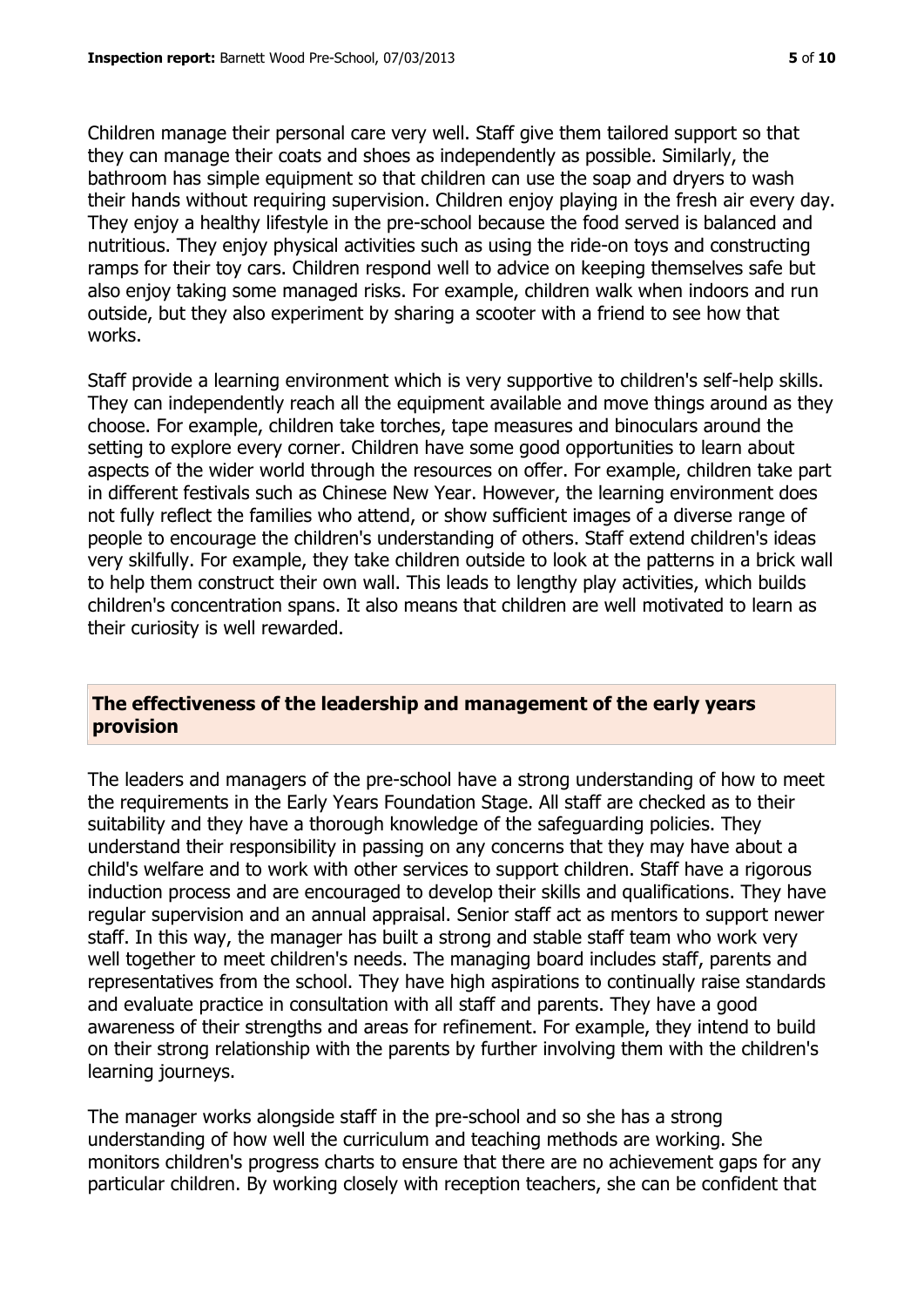children are prepared to achieve well when they transfer to school. The pre-school staff are proactive in building links with other settings and gaining the support of other professionals. In this way, children get good support for any identified additional needs. Parents speak very highly of the pre-school. They welcome the information shared about their child's achievements and are confident that the children are happy and engaged. Parents enjoy opportunities to act as parent helpers, be on the board or take part in the fund-raising group. Parents report a strong sense of community, with the pre-school at the heart of it.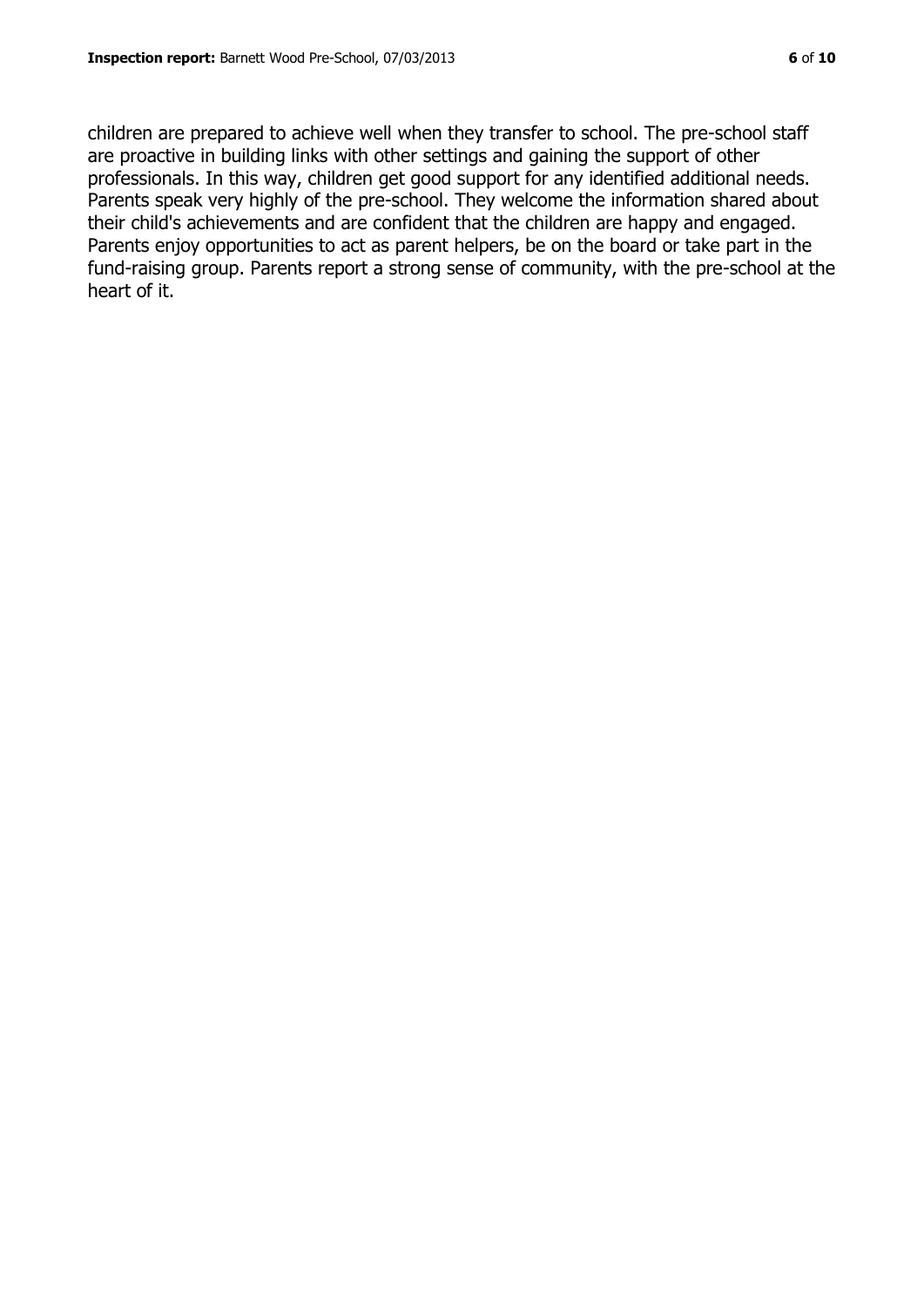# **What inspection judgements mean**

| <b>Registered early years provision</b> |  |  |
|-----------------------------------------|--|--|

| Grade   | <b>Judgement</b> | <b>Description</b>                                                                                                                                                                                                                                                                                                                                                                 |
|---------|------------------|------------------------------------------------------------------------------------------------------------------------------------------------------------------------------------------------------------------------------------------------------------------------------------------------------------------------------------------------------------------------------------|
| Grade 1 | Outstanding      | Outstanding provision is highly effective in meeting the needs<br>of all children exceptionally well. This ensures that children are<br>very well prepared for the next stage of their learning.                                                                                                                                                                                   |
| Grade 2 | Good             | Good provision is effective in delivering provision that meets<br>the needs of all children well. This ensures children are ready<br>for the next stage of their learning.                                                                                                                                                                                                         |
| Grade 3 | Satisfactory     | Satisfactory provision is performing less well than expectations<br>in one or more of the key areas. It requires improvement in<br>order to be good.                                                                                                                                                                                                                               |
| Grade 4 | Inadequate       | Provision that is inadequate requires significant improvement<br>and/or enforcement action. The provision is failing to give<br>children an acceptable standard of early years education and/or<br>is not meeting the safeguarding and welfare requirements of<br>the Early Years Foundation Stage. It will be inspected again<br>within 12 months of the date of this inspection. |
| Met     |                  | The provision has no children on roll. The inspection judgement<br>is that the provider continues to meet the requirements for<br>registration.                                                                                                                                                                                                                                    |
| Not met |                  | The provision has no children on roll. The inspection judgement<br>is that the provider does not meet the requirements for<br>registration.                                                                                                                                                                                                                                        |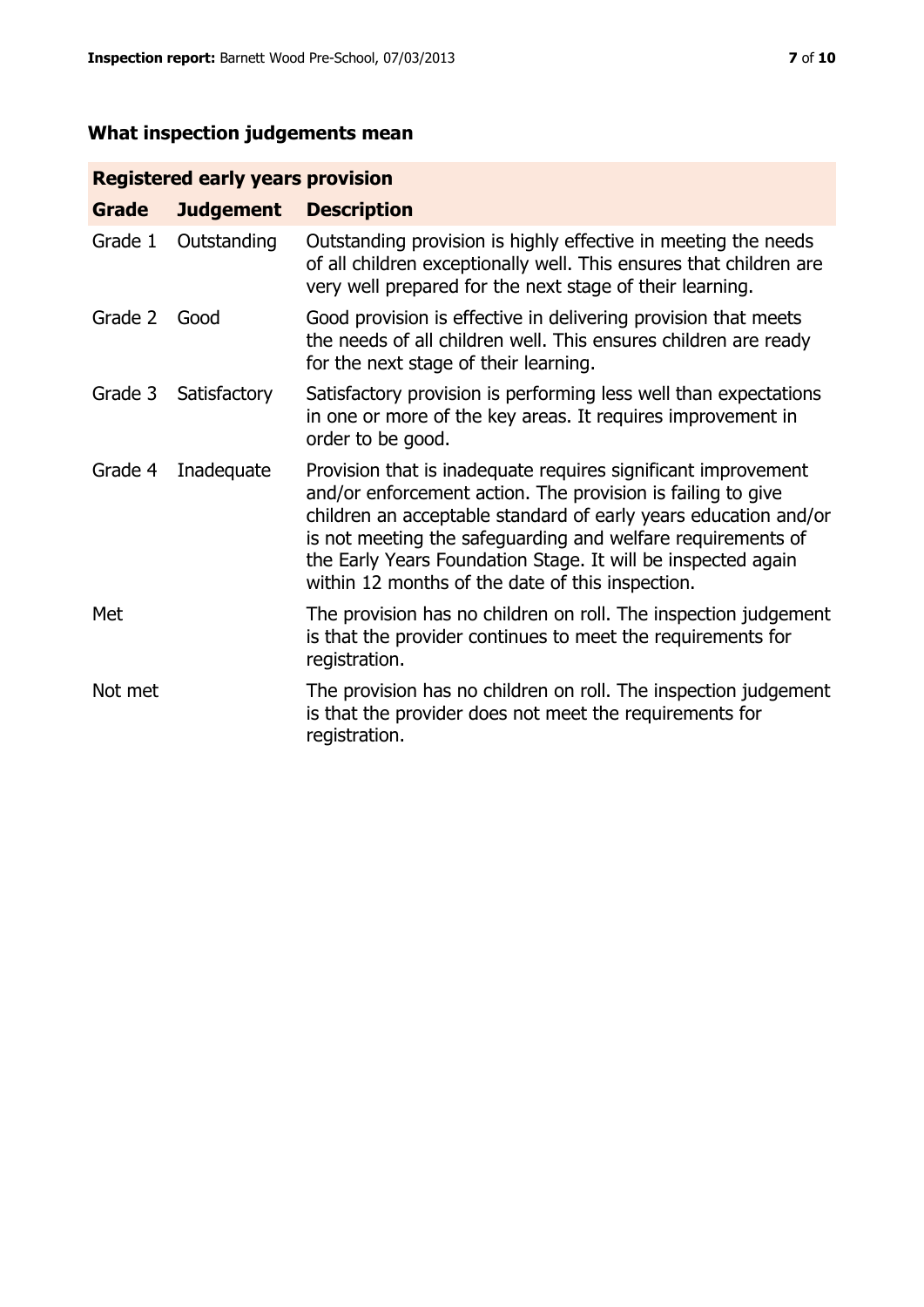### **Inspection**

This inspection was carried out by Ofsted under sections 49 and 50 of the Childcare Act 2006 on the quality and standards of provision that is registered on the Early Years Register. The registered person must ensure that this provision complies with the statutory framework for children's learning, development and care, known as the Early Years Foundation Stage.

# **Setting details**

| Unique reference number       | EY440673                 |
|-------------------------------|--------------------------|
| <b>Local authority</b>        | Surrey                   |
| <b>Inspection number</b>      | 810450                   |
| <b>Type of provision</b>      | Full-time provision      |
| <b>Registration category</b>  | Childcare - Non-Domestic |
| Age range of children         | $0 - 5$                  |
| <b>Total number of places</b> | 40                       |
| Number of children on roll    | 83                       |
| <b>Name of provider</b>       | Barnett Wood Pre-School  |
| Date of previous inspection   | not applicable           |
| <b>Telephone number</b>       | 01372279584              |

Any complaints about the inspection or the report should be made following the procedures set out in the guidance *'Complaints procedure: raising concerns and making complaints* about Ofsted', which is available from Ofsted's website: www.ofsted.gov.uk. If you would like Ofsted to send you a copy of the guidance, please telephone 0300 123 4234, or email enquiries@ofsted.gov.uk.

# **Type of provision**

For the purposes of this inspection the following definitions apply:

Full-time provision is that which operates for more than three hours. These are usually known as nurseries, nursery schools and pre-schools and must deliver the Early Years Foundation Stage. They are registered on the Early Years Register and pay the higher fee for registration.

Sessional provision operates for more than two hours but does not exceed three hours in any one day. These are usually known as pre-schools, kindergartens or nursery schools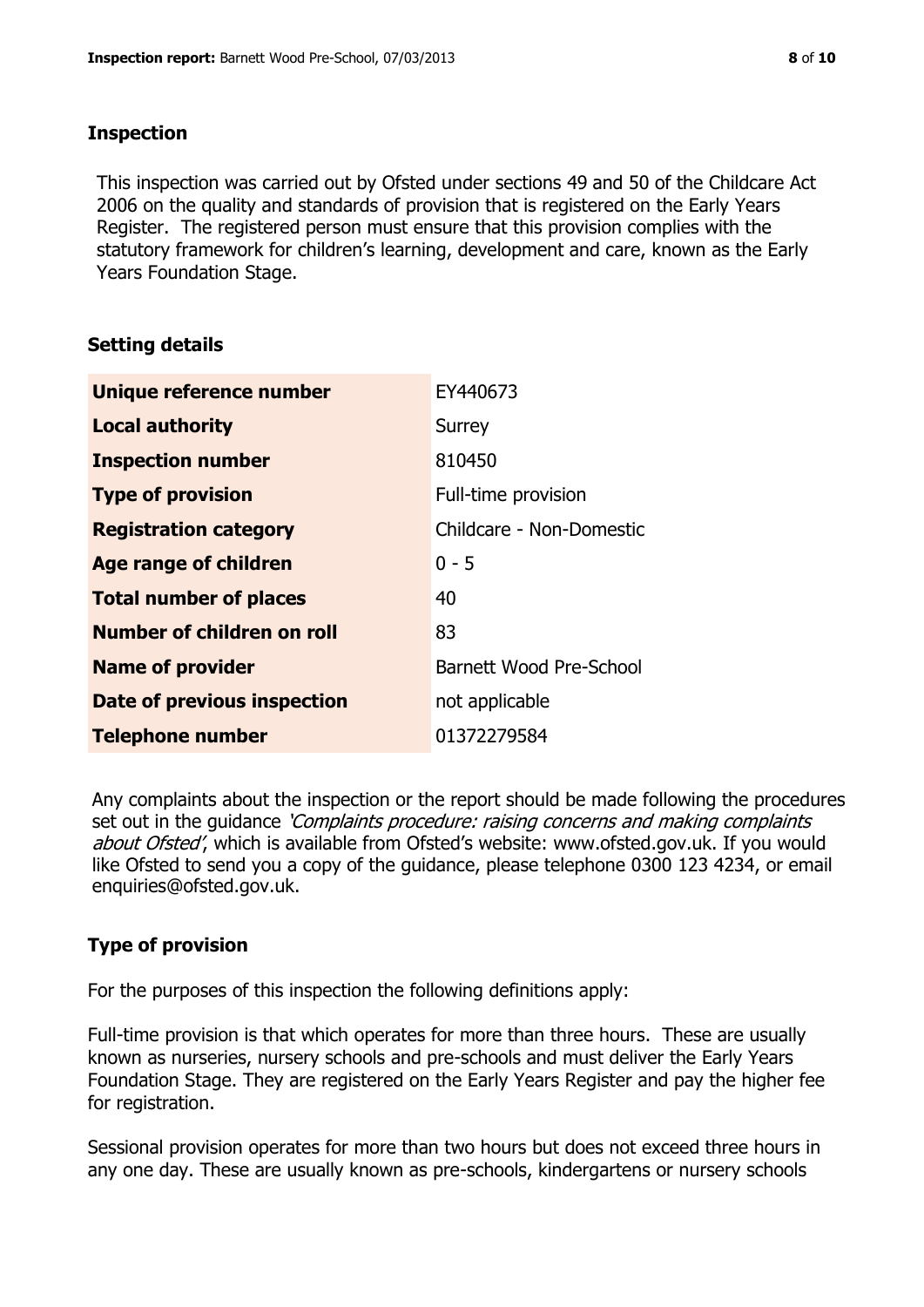and must deliver the Early Years Foundation Stage. They are registered on the Early Years Register and pay the lower fee for registration.

Childminders care for one or more children where individual children attend for a period of more than two hours in any one day. They operate from domestic premises, which are usually the childminder's own home. They are registered on the Early Years Register and must deliver the Early Years Foundation Stage.

Out of school provision may be sessional or full-time provision and is delivered before or after school and/or in the summer holidays. They are registered on the Early Years Register and must deliver the Early Years Foundation Stage. Where children receive their Early Years Foundation Stage in school these providers do not have to deliver the learning and development requirements in full but should complement the experiences children receive in school.